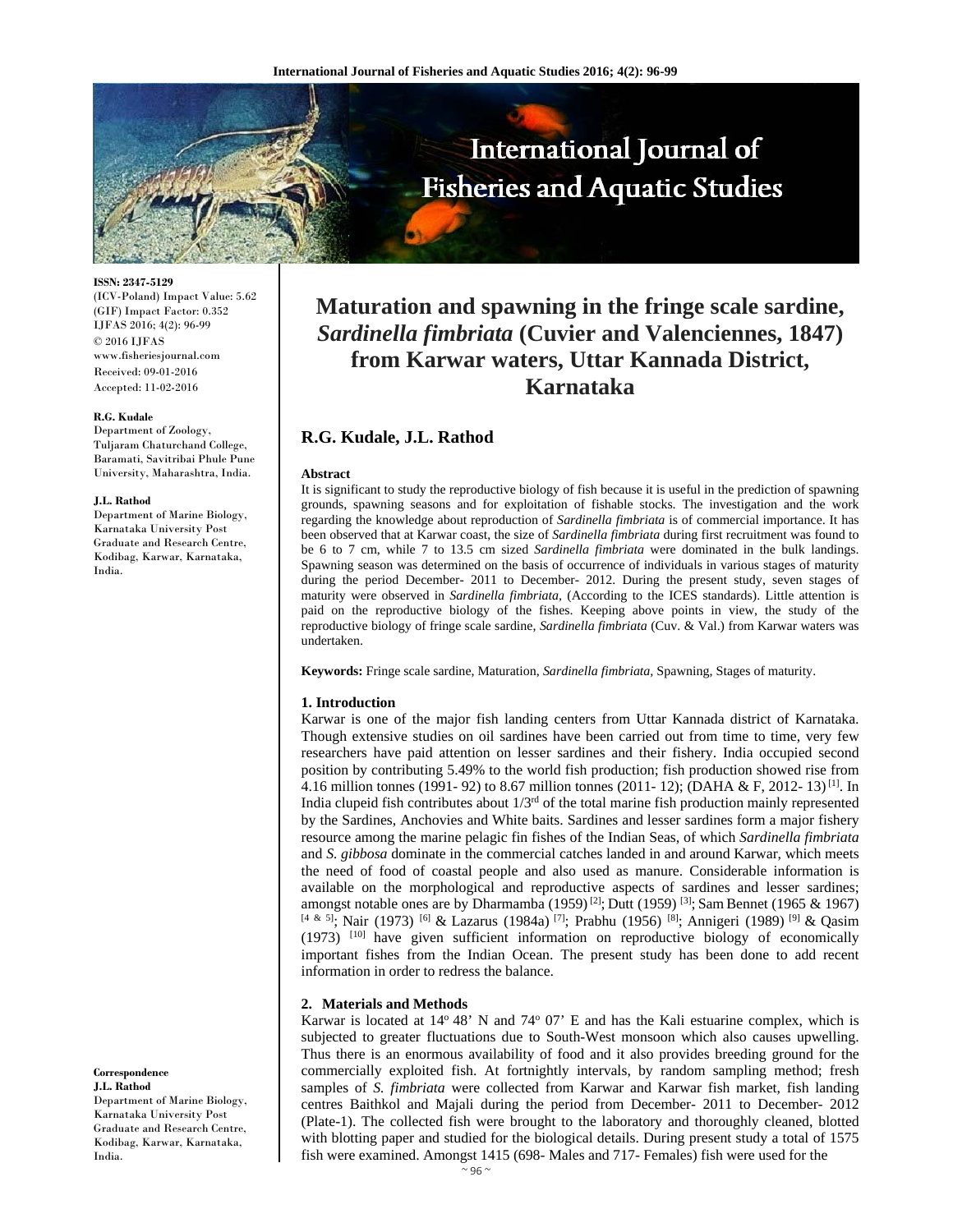determination of sex and 160 fish were in-determinate. Each fish was weighed nearest to 0.1 gram and length was also measured to the nearest mm. All were sorted in to different size groups then were cut open and the sex was determined by examining the gonads and the maturity stages were recorded according to seven point scale Nikolasky (1963) [11] & Antony Raja (1966)  $[12]$ . Samples of ovaries and testes from various stages of maturity were preserved in 5% formaldehyde for further reproductive studies and histological preparations.

# **3. Results and Discussion**

The development of fisheries mainly depends upon the knowledge of the biology of the local fishes in India. Distinguishing between various stages of maturity is necessary for understanding the maturation process in the gonads of fish. Stages of maturity of gonads were studied on morphological basis as well as microscopically. Macroscopic observations like appearance of gonads (colour, shape and size in relation to body cavity), change in diameter of un-spawned ova, amount of yolk deposition was taken in to consideration, while for the fresh fish samples only morphological observations were made. Standards laid down by ICES were followed, ICES has noted seven stages of maturity, I and II as immature; III and IV as maturing; V as mature; VI as ripe and VII spent**,** Qasim  $(1973)$ <sup>[10]</sup>.

| 3.1 Classification of maturity stages in the testes and |  |  |  |  |  |
|---------------------------------------------------------|--|--|--|--|--|
| ovaries of Sardinella fimbriata                         |  |  |  |  |  |

| <b>Stage</b> | <b>Maturity Stages</b>                                                                                                  | Testes (Fig. 1)                                                                                                                                                                                                                                         | Ovaries (Fig. 2)                                                                                                                                                                                                                                                             |  |  |  |
|--------------|-------------------------------------------------------------------------------------------------------------------------|---------------------------------------------------------------------------------------------------------------------------------------------------------------------------------------------------------------------------------------------------------|------------------------------------------------------------------------------------------------------------------------------------------------------------------------------------------------------------------------------------------------------------------------------|--|--|--|
| 1            | <b>Immature</b><br>(Never spawned)<br>(Fig. $1 & 2 - I$ )                                                               | Smaller in size, whitish in colour, translucent and<br>asymmetrical with long and thin vas deference.                                                                                                                                                   | Small, thread-like, translucent and have two small<br>asymmetrical clear lobes with long and thin oviduct.<br>Ova were not visible to the naked eye. Ova diameter<br>ranged between 0.053 to 0.131 mm.                                                                       |  |  |  |
| П            | <b>Immature</b><br>(Developing/<br>Maturing (Virgin)/<br>Recovered spent or<br>Rematuring stage<br>(Fig. $1 & 2 - II$ ) | White in colour, flattened, translucent/ opaque,<br>extends about 1/2 length of the body cavity with<br>little reduced vas deference.                                                                                                                   | Yellowish in colour, occupies about $\frac{1}{2}$ length of the<br>body cavity. Ova diameter ranged between 0.133 to<br>$0.159$ mm.                                                                                                                                          |  |  |  |
| III          | <b>Developing</b><br>(Fig. 1 & 2 - III)                                                                                 | Thickened and white in colour, translucent,<br>extended less than two third length of the body<br>cavity with wide and reduced vas deference.                                                                                                           | Turgid, opaque and yellowish in colour with granular<br>appearance. Ovaries occupied about two third length<br>of the body cavity. Oviduct was reduced. Ova<br>diameter ranged between 0.161 to 0.176 mm.                                                                    |  |  |  |
| IV           | <b>Maturing</b><br>(Fig. $1 & 2 - IV$ )                                                                                 | Massive in size, creamy whitish in colour.<br>Acquired more than two third length of the body<br>cavity with very much reduced vas deference.                                                                                                           | Ovaries were reddish yellow in colour. Blood vessels<br>prominent, Ova were semitransparent and spherical.<br>Ova diameter ranged between 0.180 to 0.201 mm.                                                                                                                 |  |  |  |
| $\mathbf{V}$ | <b>Mature</b><br>(Fig. $1 \& 2 - V$ ) and<br>(Plate-2 $&3$ )                                                            | Prominent in size, acquired more than 34 lengths<br>of the body cavity and milt starts oozing out if<br>pressure is applied on the abdomen.                                                                                                             | Ovaries large, orange colored and fully developed.<br>Extended almost in the entire body cavity. Ovaries<br>were filled with numerous, yellowish ova. In mature<br>condition the eggs were large and visible with naked<br>eye. Size of ova varied between 0.204 to 0.295 mm |  |  |  |
| VI           | <b>Ripe</b><br>(Fig. 1 & 2 - VI)                                                                                        | Testes were very thick, flattened, turgid and<br>creamish white in colour. More Prominent in size<br>(extensive), acquired full length of the body<br>cavity and shows milting. Milt oozes out from the<br>cut ends of the testes in the copious amount | Fully filled with yolk, free and opaque large eggs,<br>those were almost ready for liberation. Size of ova<br>varied between 0.322 to 0.512 mm (Plate-4)                                                                                                                     |  |  |  |
| VII          | <b>Spent</b><br>(Fig. 1 & 2 - VII)                                                                                      | Appeared shrunken and transparent.                                                                                                                                                                                                                      | Partially and fully spent ovaries were found. At this<br>stage few residual eggs were seen. The fully spent<br>ovaries were flabby, contracted and empty.                                                                                                                    |  |  |  |

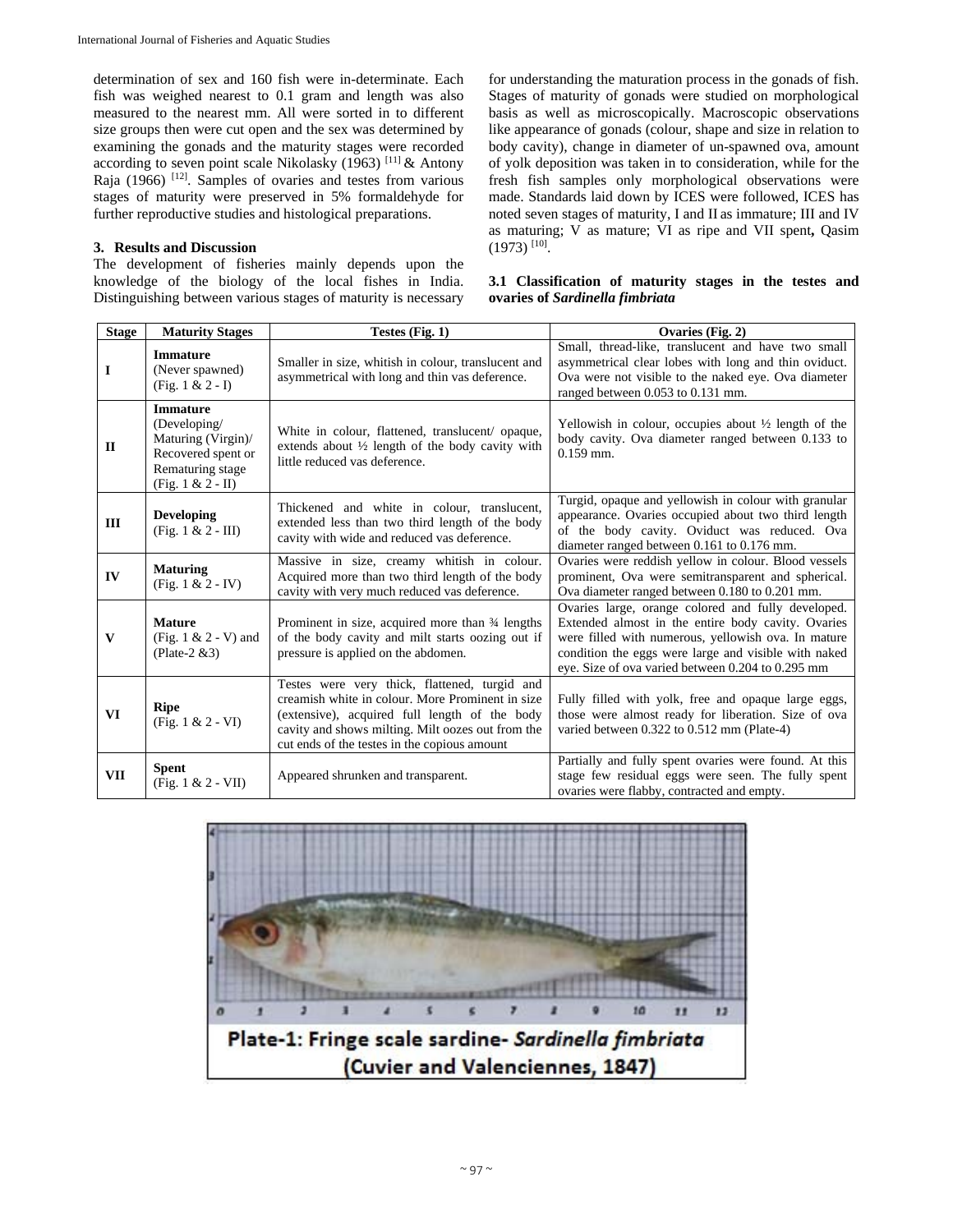



Plate-2: Mature testis of S. fimbriata



Plate-3: Mature ovary of S. fimbriata

## **3.2 Spawning**

Spawning season gives an idea about peak of maturity in fishes. Spawning season can be predicted on the basis of occurrence and dominance of advanced stages as well as mature fishes in the commercial catches with respect to particular time. Different stages of sexual maturity were seen in the fish above 10 cm. At Karwar coast *S. fimbriata* spawns

ones in a year for short duration especially from January to April; similar observations were made in *S. fimbriata* by Radhakrishnan (1964)  $^{[13]}$ . During present study it was observed that the percentage of mature males and females was highest from October to April. Males matured well in advance than females. Females attain sexual maturity comparatively at the larger size than males. Similar observations were made by Lazarus (1984a) [8] at Vizhinjam for *S. sirm;* Sekharan (1968) [14] for *S. gibbosa;* Dutt (1963) [15] for *S. fimbriata.* Knowledge about spawning habits and maturation cycle is necessary to know the periodic replenishment of fishable stock. Thus this attempt has been made so as to add more information to the existing data.



Plate-4: Eggs of Sardinella Fimbriata (1X)

## **4. Conclusion**

During the study period, results obtained for the maturity stages of the gonads of *Sardinella fimbriata* showed that the overall growth and development of fish at Karwar coast was well.